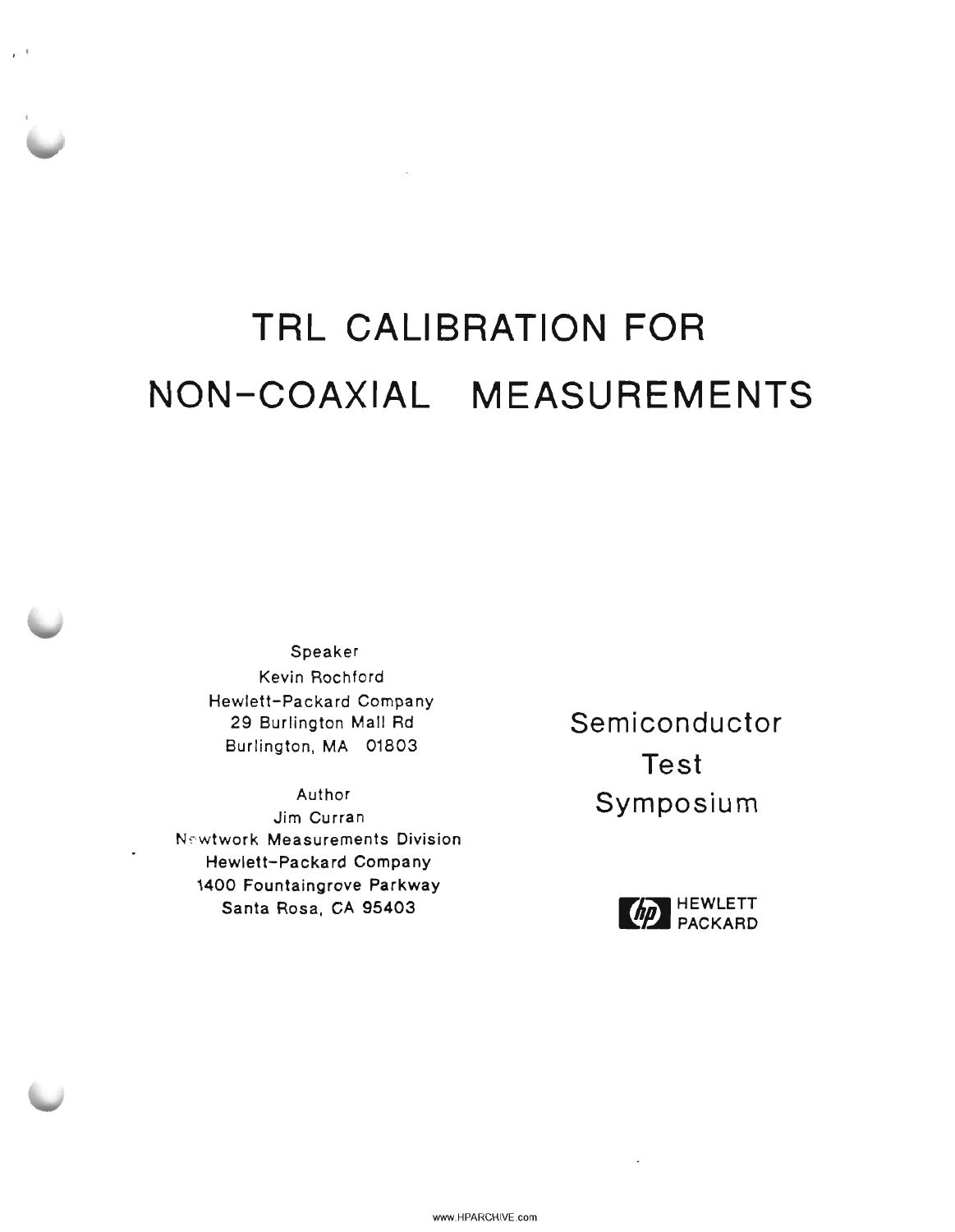#### **ABSTRACT**

A major problem encountered when making network measurements in microstrip or other non-coaxial media, is the need to separate the effects of the transmission media from the device characteristics. While vector error-correction is useful for removing systematic errors in microwave network measurements, the resultant accuracy is dependent on the quality of the calibration standards. Unfortunately the impedance standards used in coaxial measurements are difficult to produce for non-coaxial transmission media.

A new calibration method, "Thru-Reflect-Line," has been added to the HP 8510B network analyzer, which relies only on the characteristic impedance of a transmission line. In addition to the simplicity of the calibration standards, this method is useful for calibration in both linear and dispersive (non-linear phase) transmission media. This paper describes the benefits of direct, fully error-corrected measurement of non-coaxial devices. Measurement examples of a microstrip transmission line, filter and microcircuit amplifier will be shown.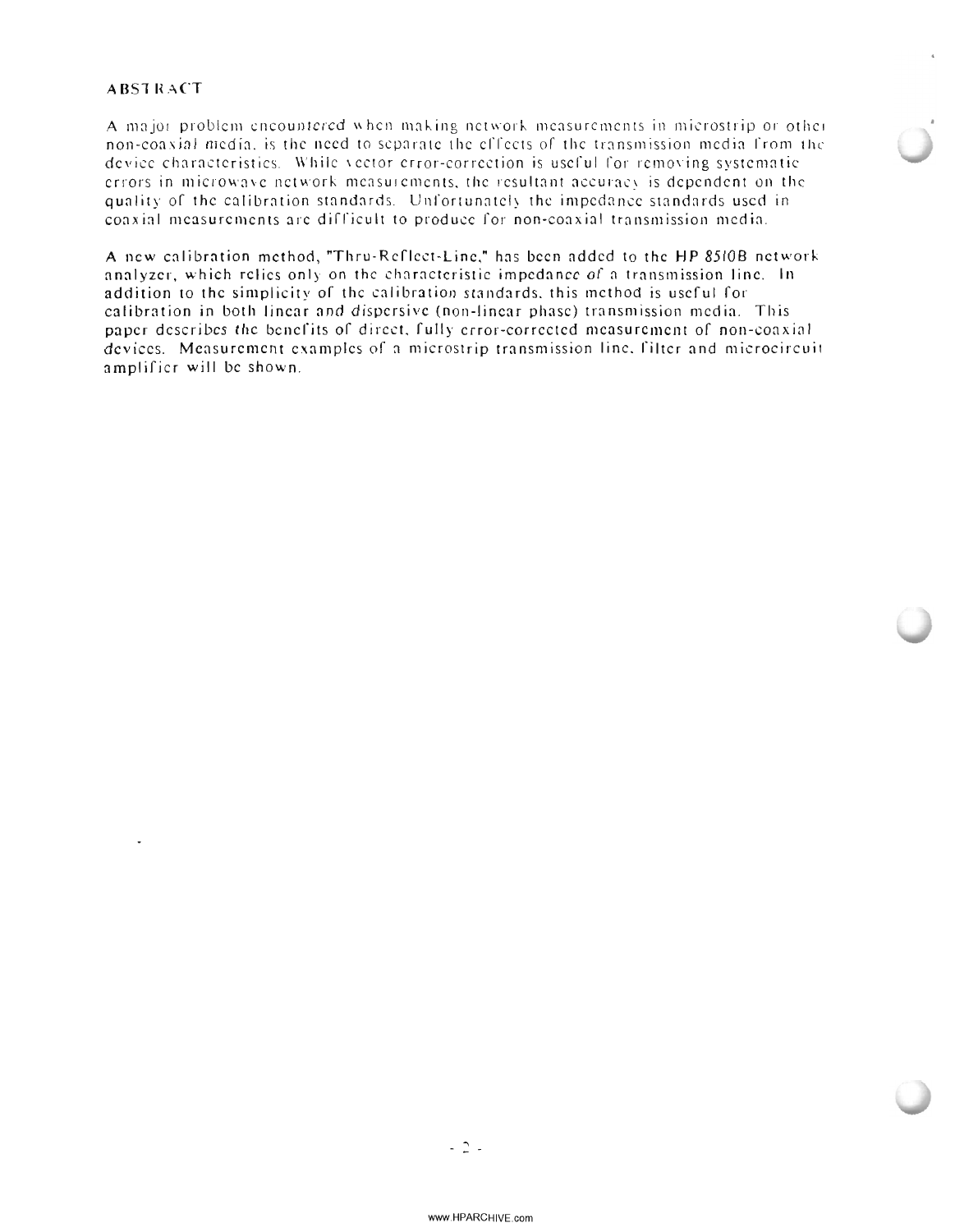TRL CALIBRATION **FOR** NON-COAXIAL MEASUREMENTS

There are many devices, ranging from transistors and passive elements (resistors, inductors and capacitors) to complex microcircuits, with the common characteristic that they often do not have convint connectors. As a result these devices are difficult to measure with instruments that typically have coaxial test ports. This does not. however, diminish the need to accurately characterize the behavior of such devices. Out of necessity, an "adapter" or mounting fixture must be used to provide the interface between the test ports and the device.

## **OVERVIEW**

- I. Non-coaxial Measurement Problems/Techniques
- $\mathbf{H}$ . **TRL Calibration Method**
- $III.$ Benefits of TRL Calibration
- $\overline{V}$ **Measurement Examples**

This paper will address the problem of acquiring accurate S-parameter data for non-coaxial devices with a vector network analyzer. The limitations of some currently used techniques will be described. A new network analyzer calibration method will be introduced that is not constrained by these same limitations as some of the other methods. The benefits and measurement results of the new "Thru-Reflect-Line" calibration will also be shown.

**PATALIC** 

PATECH

# I. NON-COAXIAL MEASUREMENT PROBLEMS / SOLUTIONS

1. Non-coaxial Connection Interface - Adapters, Fixtures, Probes

#### 2. System Calibration

- Network Analyzer, Cables, Adapters, Fixture

PAT6133

The first problem encountered when trying to characterize a non-coaxial device is the connection. interface to the network analyzer. Due to widely ranging dimensions and package styles, a variety of "adapters" (or fixtures) are used to make this connection. Regardless of the "adapter" used, the next challenge becomes how to separate the frequency response of the device from the measured data. This measured data will include the uncorrected response of the instrumentation. any test cables, the "adapter" and the device

HP supplies precision standards which can be used to calibrate the system response up to the coaxial ports of the "adapter". Since standards for the non-coaxial ports of the "adapter" are generally not available, the same methods will not completely solve this problem.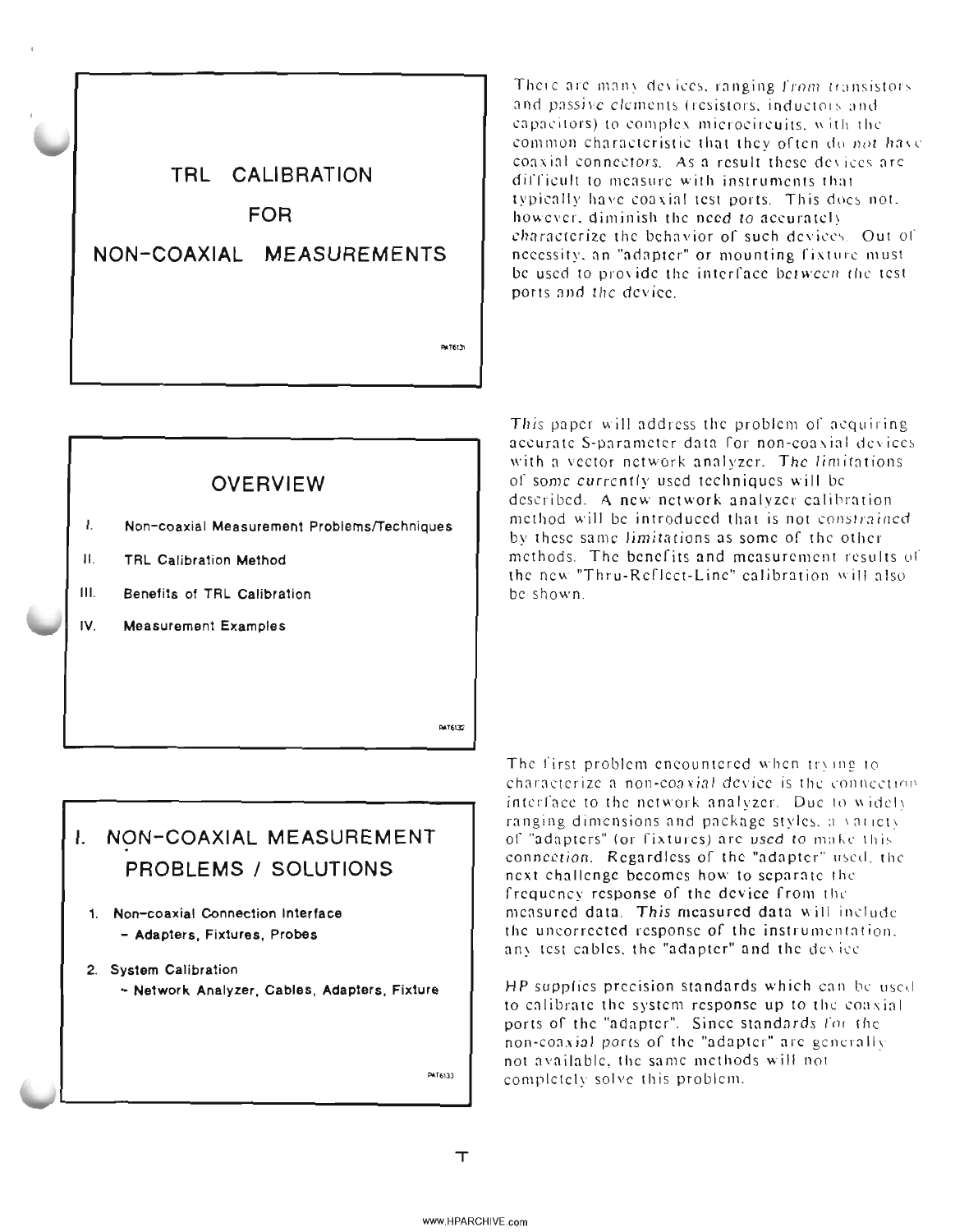| NON-COAXIAL CONNECTION<br><b>INTERFACE</b> |                           |                     |
|--------------------------------------------|---------------------------|---------------------|
| Device Type(s)                             | Packaging                 | Adapter Type        |
| Transistors, diodes                        | Stripline pkgs<br>TO cans | Test fixture        |
| <b>Microcircuits</b>                       | Substrates                | <b>Test fixture</b> |
| <b>MMICs</b>                               | Wafers                    | Probing             |

NON-COAXIAL CONNECTION **INTERFACE** 

**Test Fixture Characteristics** 

- 1. Repeatable, convenient interconnection
- 2. Easily, accurately characterized

PaTA135

## NON-COAXIAL CONNECTION **INTERFACE**

**Test Fixture Characteristics** 

#### 3. Provides suitable impedance



Some typical "adapters" are listed here fest fixtures (some commercially available) are usconnect to packaged devices like transistors a diodes. The same approach is also often used to measure microcircuits. The development of monolithic technology for high density microwave circuits requires a different technique due to their size. Direct probing of circuits at the wafer level. has provided a good solution for such devices

Depending on the application, there are many different requirements for the test fixture. Three of the primary characteristics will be described. First, the fixture must provide a repeatable connection to the device - to ensure consistency of results as well as assurance that the response of the fixture does not vary between calibration and measurement.

Convenient reconnection and good repeatability seem to be counter to each other. Pressure contacts are non-destructive (to device and fixture) but are generally not as repeatable methods like bonding. The thermal energy frebonding, however, can damage sensitive microwave devices.

Second, some way to connect or insert reference standards should be provided. For the new calibration method that will be described, this means that halves of the fixture must be separable to allow for standards and devices of different length to be inserted.

It is important that the fixture present an impedance which is as much like that of the final application as possible. That is, if a device is to be used in a microstrip package or cascaded with another microstrip circuit, the fixture should be of that same impedance. The impedance reference is set by measurement of a known calibration standard. However, when a discontinuity is present at the reference plane, higher order modes may be generated (and detected) that are not present during measurement or the actual application

PATE136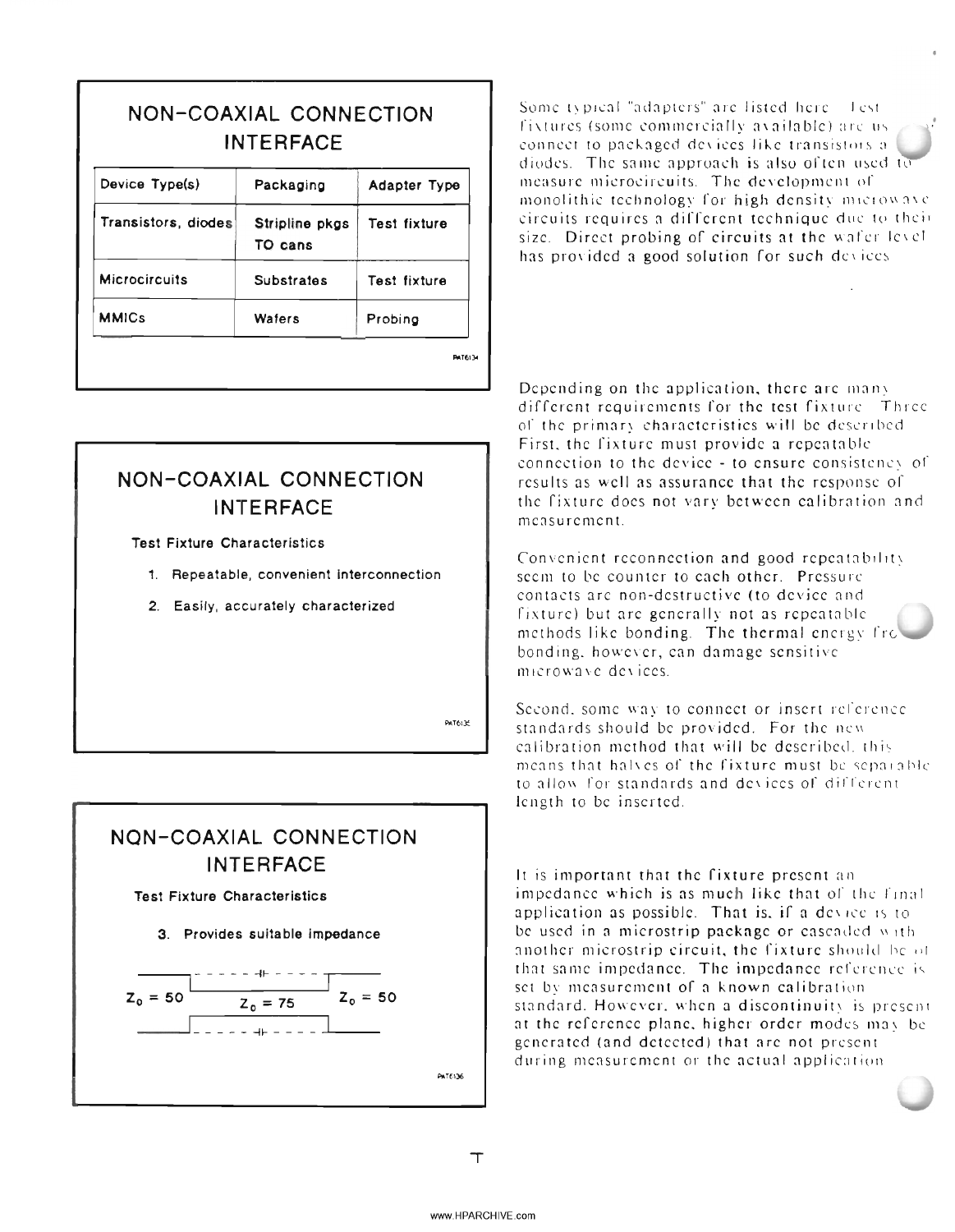





PAT6139

The signal flow graph representation of a typical fixtured measurement is shown here. By calibrating to the coaxial ports of the fixture, the response of the network analyzer and test cables is included in the coefficients of the network analyzer's error model. The problem described earlier was to now extract the S-parameters of the device from the response of the fixture.

The fixture will exhibit some insertion loss and electrical length. The coaxial launch causes an impedance discontinuity which further distorts the measured data. If the launch discontinuity is small, simple frequency response normalization may provide a good result. However, in most cases (or when precise characterization is required) the launch must be removed.

There are two fundamental approaches to characterizing test fixtures modeling/de-embedding and direct calibration. Dc-embedding the modeled response of a well-behaved fixture can provide reliable results. This assumes that the frequency response of the fixture is known. The most difficult aspect of this approach is accurately estimating the parasitic effects of the non-ideal launch. These parasitic effects include lead inductance, stray capacitance as well as conductive and dielectric losses. Through carcful analysis and optimization (using microwave CAD software) good fixture models can be generated. De-embedding refers to the mathematical process of combining the simulated response of a model into the network analyzer's existing error model.

Direct calibration involves inserting a complete set of device-like calibration standards at the desired reference plane.

Prior to the introduction of the HP 8510B network analyzer, the only direct calibration method in widespread use was the standard (open/short/load) method. For fixtured measurements, the standard (open/short/load) calibration is limited by the ability to actually realize these standards in a non-coaxial transmission media (rectangular waveguide excepted), A series of techniques such as  $TSD<sup>1</sup>$ , Thru-Delay<sup>2</sup>, and  $TRL<sup>3</sup>$  have also been developed. All of these techniques rely on the use of transmission lines as calibration standards. While each method had certain advantages, TRL was the most general implementation.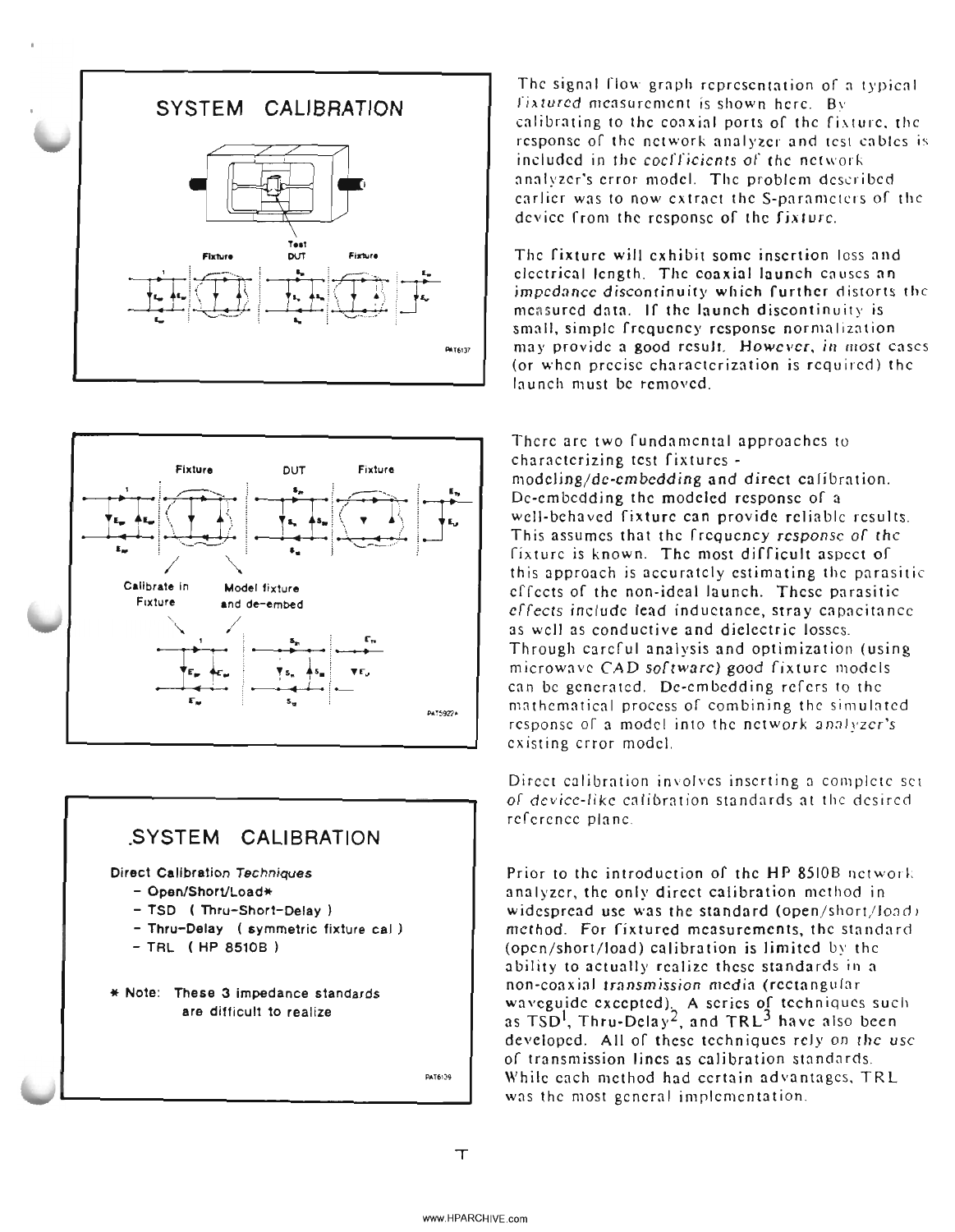





The TRL calibration technique was initially developed by the National Bureau of Standar a precision calibration method for the dual six-port. Since that time, HP has adapted this method for a conventional network analyzer. Although TRL was originally used for precision coaxial measurements, it also has direct application to non-coaxial measurements.<sup>4</sup> Specifically, since the only precision impedance reference is a transmission line (rather than 3 distinct known impedance standards), obtaining the required set of reference standards is a much simpler task.

There are 3 steps to the TRL calibration process. During the first step, the test ports are connected together (directly or with a short piece of transmission line). Once connected, all four S-parameters are measured. Next, a short piece of transmission line (but different in length compared to the thru) is inserted between the test ports. Again, all four S-parameters are measured. Finally, a device with a high reflection coefficien (short or open circuit) is connected to each port The same device must be connected to port I and port 2.

During this process, additional measurements taken to remove any reflections due to the RF switch inside the test set. Optionally, the crosstall can be characterized during calibration also. Overall, 16 measurements are taken vielding 16 independent equations which can be used to solve for the coefficients of the 12-term model, the propagation constant of the Line and the reflection coefficient of the Reflect

Let's illustrate this process for a typical fixture For this example, each half of the fixture is a simple coax-to-microstrip launch onto a 1 cm long 50 ohm microstrip substrate. For the Thru step. the input and output fixture halves are connected. together. Since the desired reference plane will be at the open ends of the microstrip substrate when a direct connection is made, there is no electrical length between the reference planes. This Thru is defined to have a transmission coefficient of 1 with zero degrees of phase.

Once connected, all four S-parameters are measured as well as two measurements for swi correction.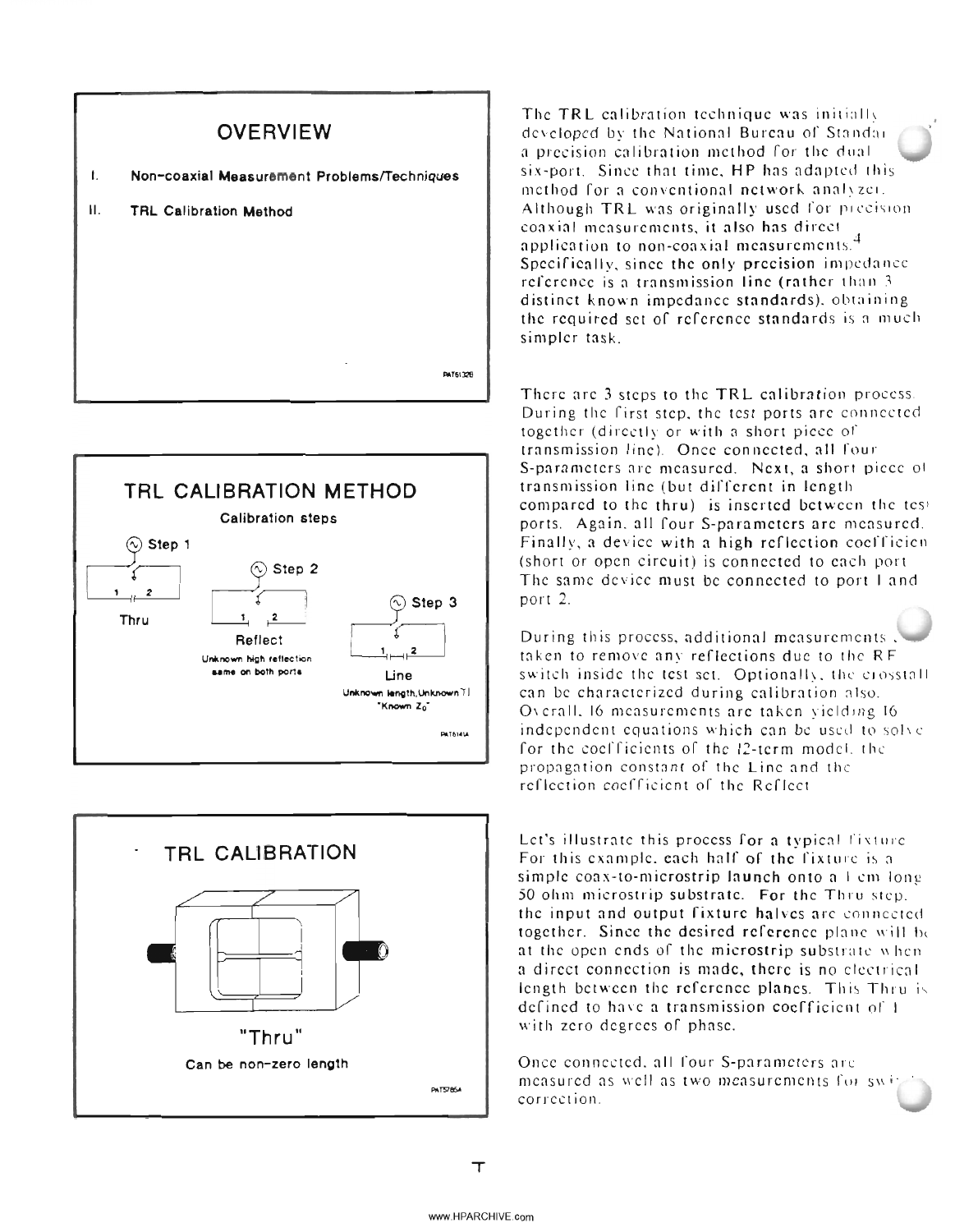



For the next step, a high reflection coefficient de\ ice must be connected to port I and then to port 2. Both SII and S22 are measured. These terminations must be the same on both ports.

For the last step, a short piece of transmission line is inserted between the fixture halves. Again, all four S-parameters are measured as well as the switch. The characteristic impedance  $(Z_0)$  of this Line becomes the absolute impedance reference. That is,  $S_{11}$  and  $S_{22}$  of the Line are defined equal to zero. Therefore, any measured reflection must be due to directivity or test port mismatch. If an impedance reference is desired that is different than the  $Z_0$  of the Line, this can also be accomplished.

The basic TRL calibration process is now complete although forward and reverse crosstall-correction. can be included.



In reviewing this process, we note the impedance reference comes from the  $Z_0$  of the Line and the reference plane was set by specifying the Thru as zero-length (Offset Delay = 0 picoseconds). Due to the general implementation of this calibration, the reference plane may also be set by specifying the electrical length of the Reflect standard. The reference impedance can also be set to an impedance other than that of the Line. (For example, if the line was known to have a  $Z_0 = 51$ ohms, it could still be used to calibrate for  $\tilde{a}$  50 ohm system impedance). This is simply done by specifying both the desired reference impedance (SET  $Z_0$ ) and the actual  $Z_0$  of the Line (Offset  $z_0$ ).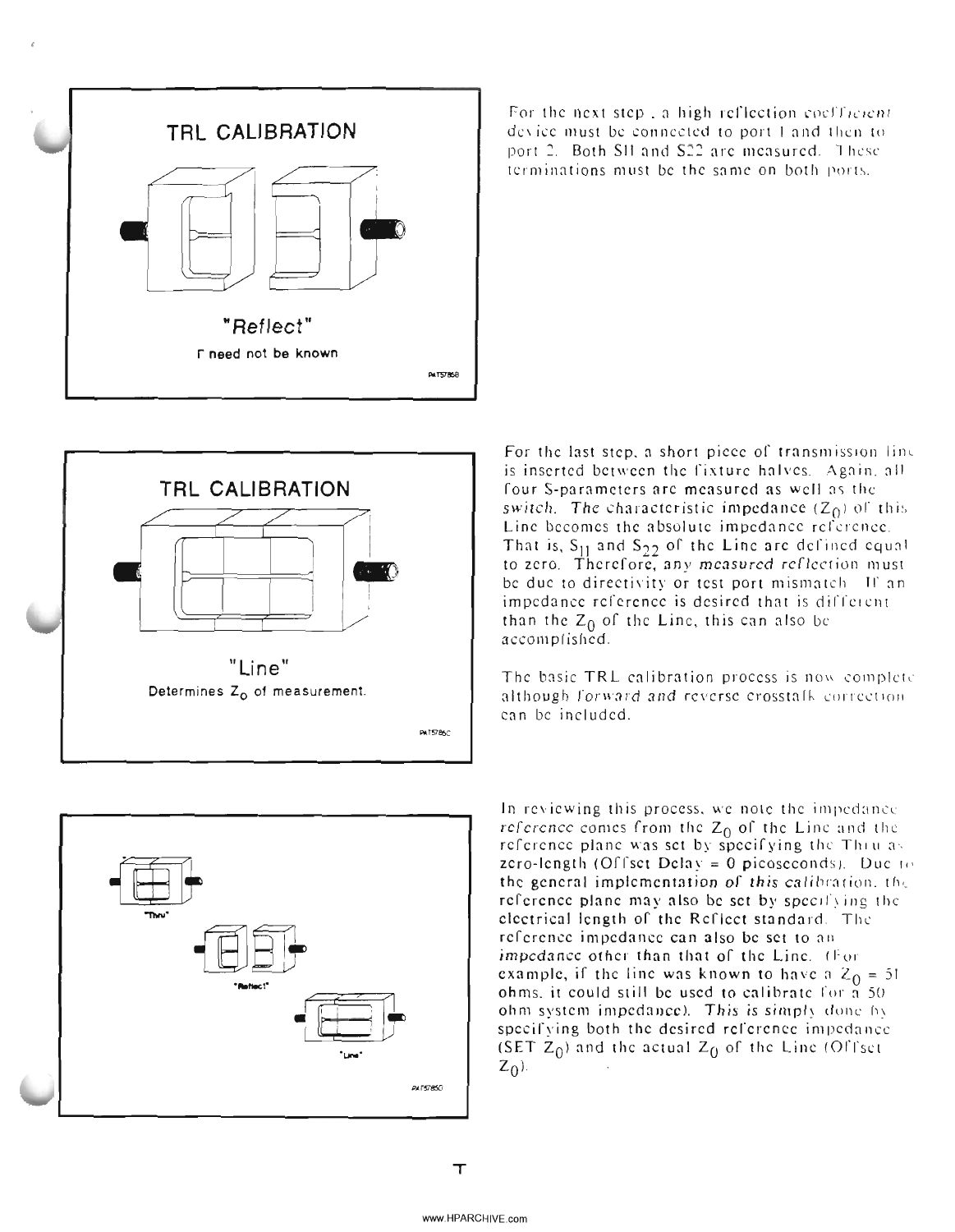### **TRI CALIBRATION METHOD**

**Choice of line length** 

$$
\rho \stackrel{\triangle}{=} \ell_{\mathsf{d}} - \ell_{\mathsf{T}} = -\frac{15}{\mathsf{f}_{\mathsf{t}} + \mathsf{f}_{\mathsf{2}}} \mathsf{cm}
$$

 $\ell_{\rm d}$  = length of delay line  $\ell_{\tau}$  = length of thru line (conveniently short)

 $f_1$  &  $f_2$  in GHz

$$
\varnothing_{F1} = 180 - \varnothing_{F2} = \frac{180}{1 + 1/1} \text{deg}
$$

 $c_F$  = 12lf deg

Keep phase at f<sub>1</sub>>20° Keep phase at f<sub>2</sub><16°



One requirement that may require some additional explanation is the "required" electrical length of the Thru and Line. To ensure that the equat that arise from the Thru and Line steps are independent, S21 and S12 of the Thru and Line must always be distinct. If the phase of the line reaches 180 degrees (or any other integer multiple of pi), then there would not be enough independent equations to compute the error model A 20 degree phase margin is recommended

There are some cases (most notably on-wafer) where it is impossible to achieve a zero-length Thru. In such cases, these requirements apply to the difference in length between the Thru and l inc.

The measured response of the Line, shown here. has insertion phase equal to 16 degrees at 1.0 GHz and 157 degrees at 9 GHz. A single Line can be used for up to an 8:1 bandwidth (that is, BW Start Freq.). When the desired measurement bandwidth is larger than 8.1, an additional line is required

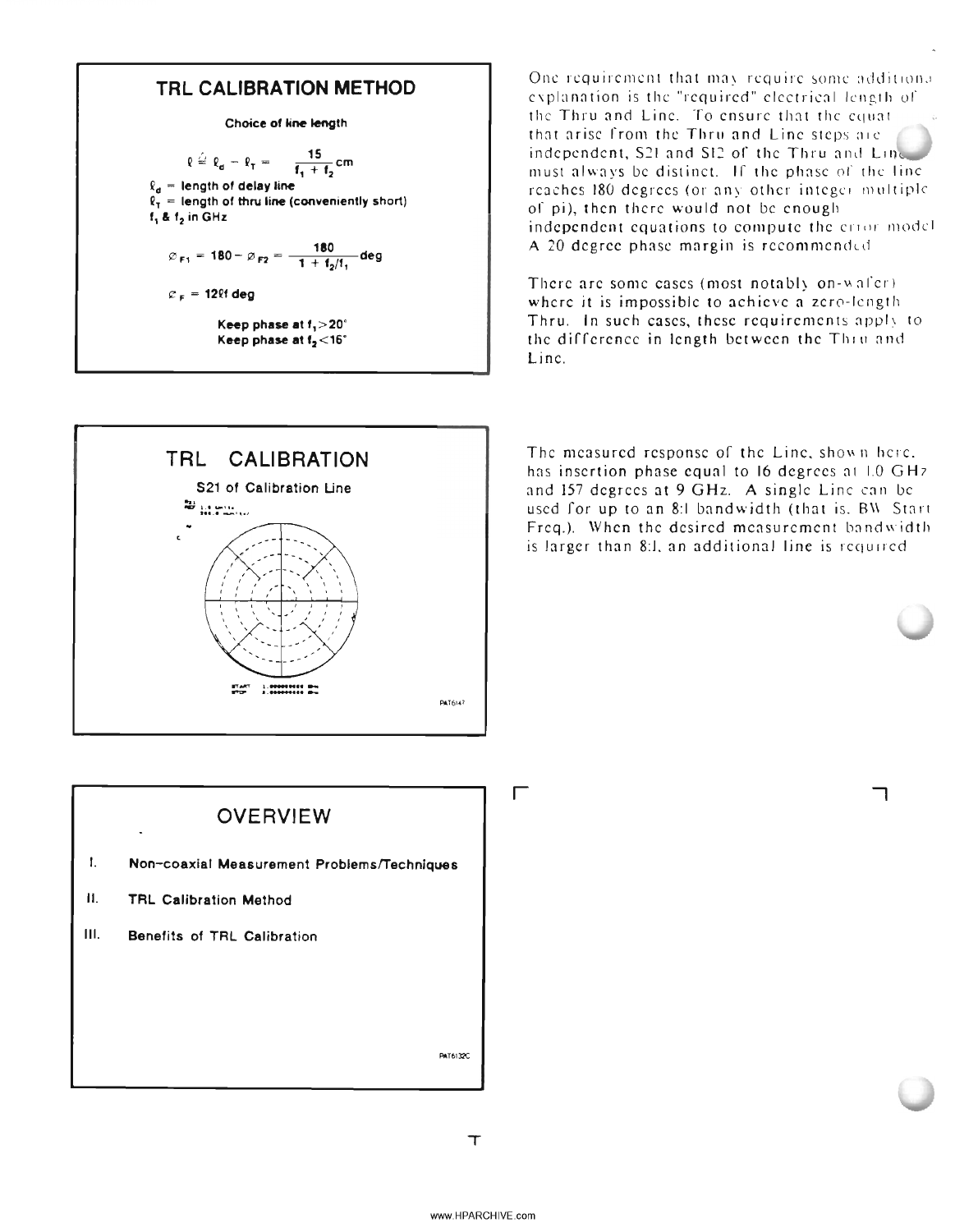

## **SIMPLE, REALIZABLE STANDARDS**

o REFLECT Impedance is Unspecified - stray C,L difficult to determine

o Propagation Characteristics of UNE Not Precisely Specified  $0!$ ,  $\beta$ I may be non-linear

o Impedance Determined by Actual Z<sub>o</sub> of the Transmission Une Used - Known or Otherwise  $- Z_0$  may not be constant

PAT6150

## **CORRECTING FIXTURE DISPERSION**

- o 11 of Planar Transmission Line is Nonlinear
	- TRL calibration accurately characterizes the fixture's actual response using standards that may be dispersive

We have focused on the TRL calibration process and some of the requirements. Let's now consider some of the benefits.

The TRL calibration method provides a means to direct calibration in non-coaxial transmission media. Primary among the benefits of this method is that it is much more simple to realize a complete set of standards. The Reflect standard must be highly reflective, but docs not have to be a known impedance. It is not necessary to characterize the parasities like stray capacitance and lead inductance. The benefit is that the accuracy of the TRL method is not dependent on how well this standard is known (provided that it is highly reflective). This is one of the he\ differences between TRL and the TSD calibration

The insertion loss and phase of the Line do not have to be precisely specified. Since these characteristics arc difficult to predict in planar transmission media like microstrip, this benefit is ob\'ious. (Note when a non-zero length Thru is used, precise definition of the electrical length of the short Thru transmission line is required.'

In-fixture TRL calibration allows for complete characterization of the system's frequency response. Since the connection interface is located inside the fixture, a part of the measurement system will itself be dispersive. The transmission line standards arc also dispersive. This, however, is of no consequence to the TRL calibration.

(Again. the problem is somewhat more complex when a non-zero length Thru is used since the electrical length of the Thru must be speciried.)

PAT6151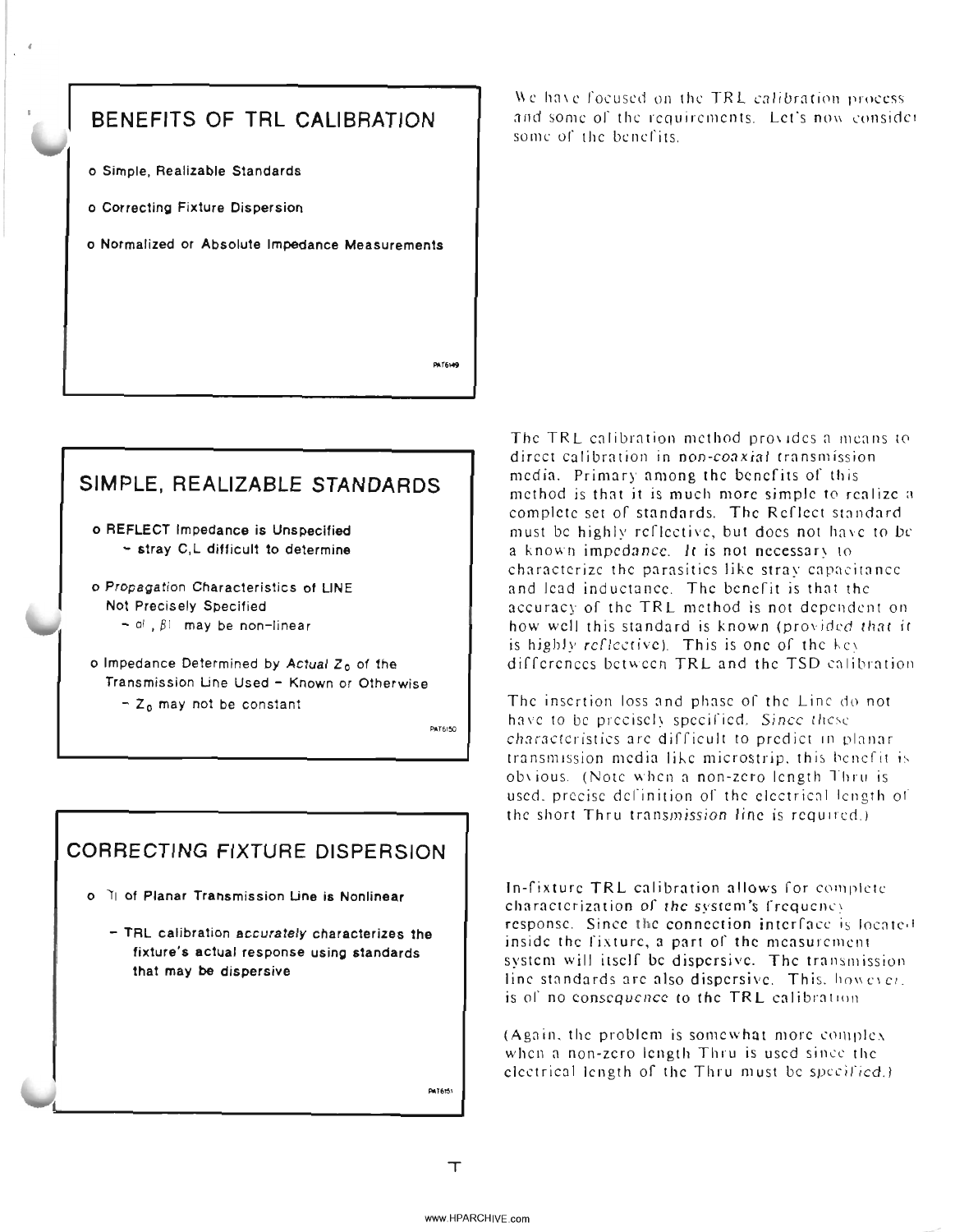

To illustrate, this is the measurement of a microstrip transmission line in a microstripfixture. System calibration was performed (1) the coaxial fixture ports and then electrical d of 321 picoseconds applied to move the reference plane to the center (2) in-fixture using TRL. The lower trace is the measured group delay of the line using TRL. The delay is about 85 ps with a variation of 5 ps over frequency. The other measurement shows a group delay variation of 9 ps. This measured variation is greater because only the linear phase component is removed. The fixture adds another 4 ps of phase distortion which can only be removed using a direct calibration method.

## NORMALIZED OR ABSOLUTE **IMPEDANCE**

- o The LINE is Assumed Reflectionless  $Z_0$  = SET  $Z_0$
- o LINE Z<sub>o</sub> may be Difficult to Precisely Define
	- $-$  If LINE  $Z_0$  is the same as final application, normalizes to "matched" conditions
	- Specified Offset  $Z_0$ , provides reference to absolute impedance (i.e., true 50 ohms)

PATEIRA

In design, it may only be necessary to measure relative to the impedance of a transmission line. That is, to know when the device is matched. The is similar to error-correction in waveguide, where "normalized" impedance is generally measured. In cases where absolute impedance information is required, the  $Z_0$  of the Line must be specified.



Now, let's look at some typical measurement results.

 $\top$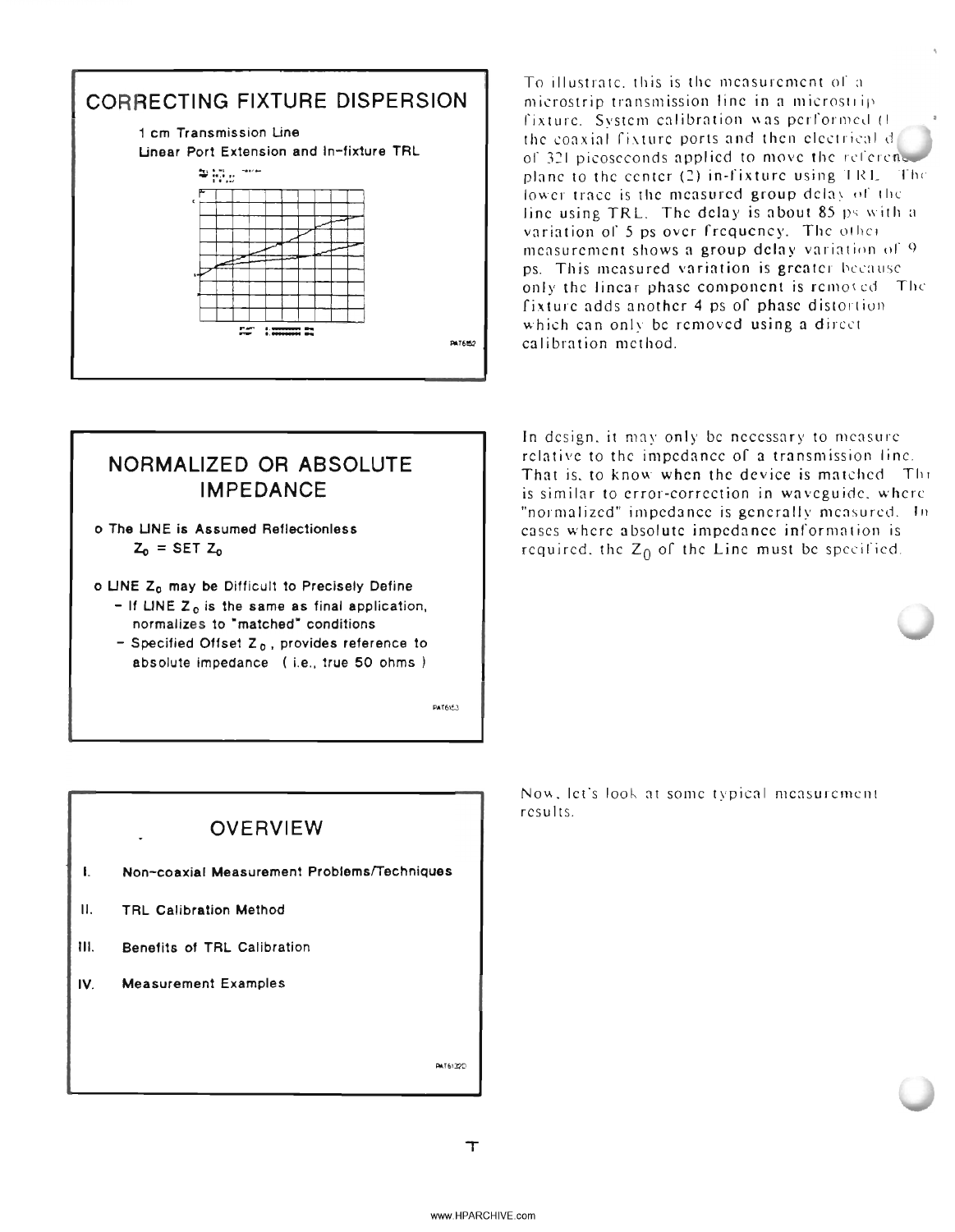





These measurement examples range from simple microwave elements to more complex microcircuits.

This is the measured response of a 1 cm 50 ohm. microstrip line - return and insertion loss. Note: To evaluate reflection measurements, a transmission line different than the one used to calibrate must be used. Re-measuring the reflection coefficient of the calibration line is merely an indication of repeatability.

For comparison, the fixture was calibrated at the fixture's coaxial ports as well as inside the fixture using TRL. The measured return loss is smooth. compared to the out-of-fixture calibration. The peaks and nulls in the first measurement are created by the reflections of the launches. When TRL is applied, these launches are removed. The transmission response shows that the insertion losof the test fixture has also been removed

The measured passband loss of a 4 GHz low pass filter is shown here. When calibrated using TRL the fixture's loss is completely removed, allowing for more precise characterization of the passband loss and variation.